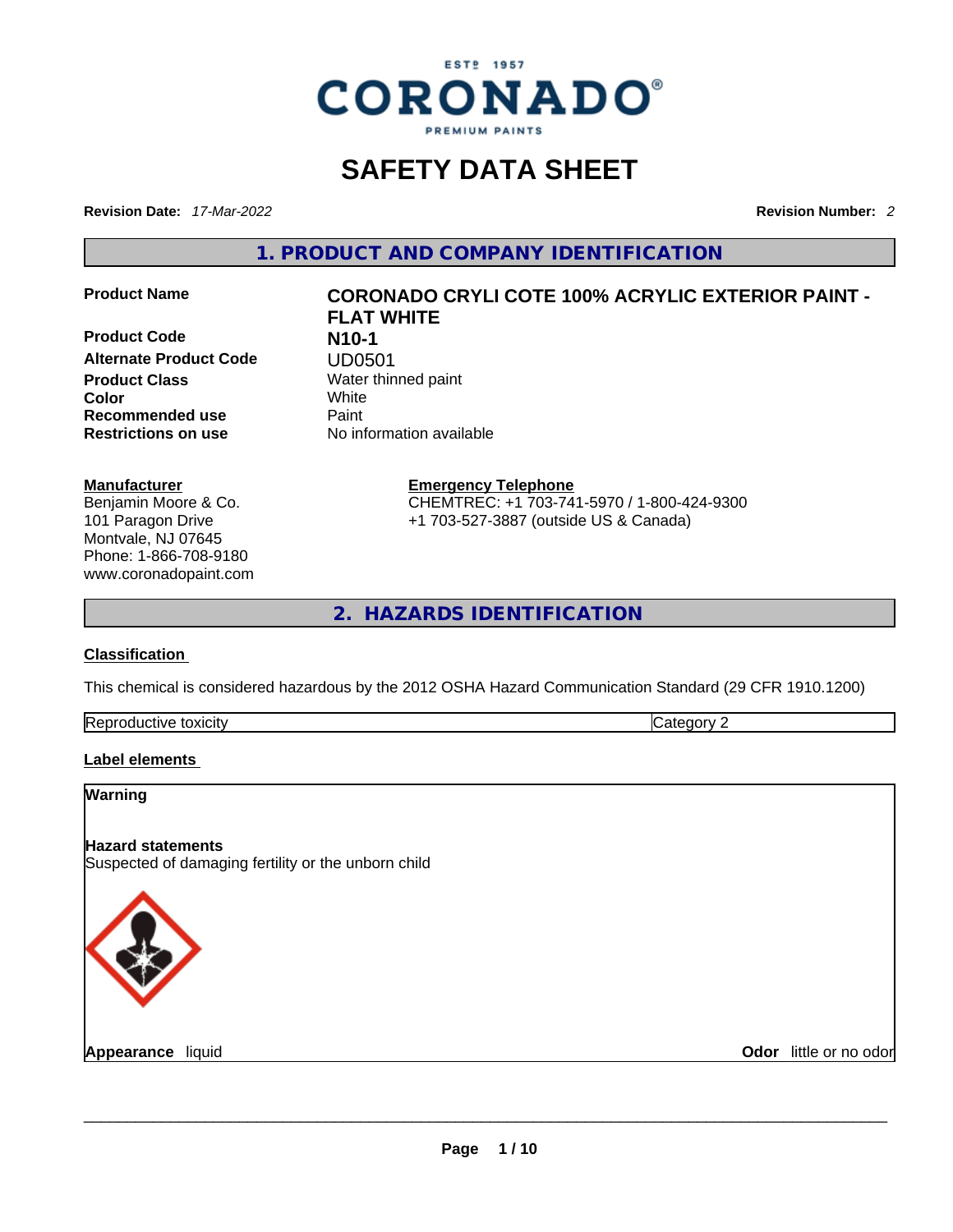#### **Precautionary Statements - Prevention**

Obtain special instructions before use Do not handle until all safety precautions have been read and understood Use personal protective equipment as required

#### **Precautionary Statements - Response**

IF exposed or concerned: Get medical advice/attention

#### **Precautionary Statements - Storage**

Store locked up

#### **Precautionary Statements - Disposal**

Dispose of contents/container to an approved waste disposal plant

#### **Hazards not otherwise classified (HNOC)**

Not applicable

#### **Other information**

No information available

 **WARNING:** This product contains isothiazolinone compounds at levels of <0.1%. These substances are biocides commonly found in most paints and a variety of personal care products as a preservative. Certain individuals may be sensitive or allergic to these substances, even at low levels.

## **3. COMPOSITION INFORMATION ON COMPONENTS**

| <b>Chemical name</b>                          | CAS No.    | Weight-%    |
|-----------------------------------------------|------------|-------------|
| Nepheline syenite                             | 37244-96-5 | $15 - 20$   |
| Titanium dioxide                              | 13463-67-7 | $10 - 15$   |
| Zinc oxide                                    | 1314-13-2  | - 5         |
| Diatomaceous earth                            | 61790-53-2 | $-5$        |
| 2,2,4-trimethyl-1,3-pentanediol diisobutyrate | 6846-50-0  | $0.1 - 0.5$ |
| Sodium C14-C16 olefin sulfonate               | 68439-57-6 | $0.1 - 0.5$ |

## **4. FIRST AID MEASURES**

| <b>General Advice</b> | If symptoms persist, call a physician. Show this safety data sheet to the doctor in<br>attendance.       |
|-----------------------|----------------------------------------------------------------------------------------------------------|
| <b>Eye Contact</b>    | Rinse thoroughly with plenty of water for at least 15 minutes and consult a<br>physician.                |
| <b>Skin Contact</b>   | Wash off immediately with soap and plenty of water while removing all<br>contaminated clothes and shoes. |
| <b>Inhalation</b>     | Move to fresh air. If symptoms persist, call a physician.                                                |
| Ingestion             | Clean mouth with water and afterwards drink plenty of water. Consult a physician<br>if necessary.        |
|                       |                                                                                                          |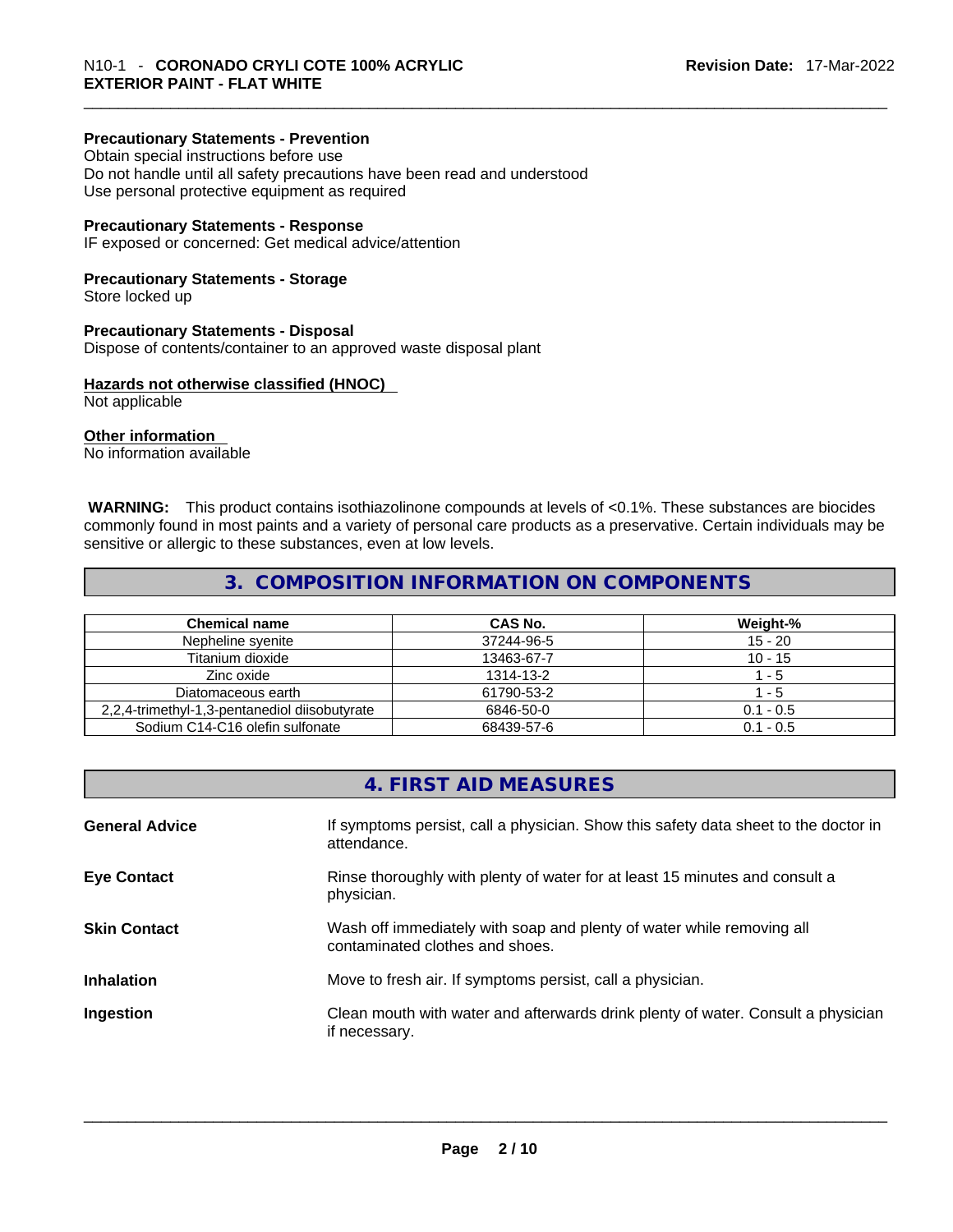| <b>Most Important</b><br><b>Symptoms/Effects</b>                                 | None known.            |                                                                      |                                                                                                                 |
|----------------------------------------------------------------------------------|------------------------|----------------------------------------------------------------------|-----------------------------------------------------------------------------------------------------------------|
| <b>Notes To Physician</b>                                                        | Treat symptomatically. |                                                                      |                                                                                                                 |
|                                                                                  |                        | 5. FIRE-FIGHTING MEASURES                                            |                                                                                                                 |
| <b>Suitable Extinguishing Media</b>                                              |                        | circumstances and the surrounding environment.                       | Use extinguishing measures that are appropriate to local                                                        |
| Protective equipment and precautions for firefighters                            |                        | and full protective gear.                                            | As in any fire, wear self-contained breathing apparatus<br>pressure-demand, MSHA/NIOSH (approved or equivalent) |
| <b>Specific Hazards Arising From The Chemical</b>                                |                        | Closed containers may rupture if exposed to fire or<br>extreme heat. |                                                                                                                 |
| <b>Sensitivity to mechanical impact</b>                                          |                        | No.                                                                  |                                                                                                                 |
| Sensitivity to static discharge                                                  |                        | No                                                                   |                                                                                                                 |
| <b>Flash Point Data</b><br>Flash point (°F)<br>Flash Point (°C)<br><b>Method</b> |                        | Not applicable<br>Not applicable<br>Not applicable                   |                                                                                                                 |
| <b>Flammability Limits In Air</b>                                                |                        |                                                                      |                                                                                                                 |
| Lower flammability limit:<br><b>Upper flammability limit:</b>                    |                        | Not applicable<br>Not applicable                                     |                                                                                                                 |
| Health: 2<br><b>NFPA</b>                                                         | Flammability: 0        | Instability: 0                                                       | <b>Special: Not Applicable</b>                                                                                  |
| <b>NFPA Legend</b><br>0 - Not Hazardous<br>1 - Slightly                          |                        |                                                                      |                                                                                                                 |

- 
- 2 Moderate
- 3 High
- 4 Severe

*The ratings assigned are only suggested ratings, the contractor/employer has ultimate responsibilities for NFPA ratings where this system is used.* 

*Additional information regarding the NFPA rating system is available from the National Fire Protection Agency (NFPA) at www.nfpa.org.* 

## **6. ACCIDENTAL RELEASE MEASURES**

| <b>Personal Precautions</b>      | Avoid contact with skin, eyes and clothing. Ensure adequate ventilation.                             |
|----------------------------------|------------------------------------------------------------------------------------------------------|
| <b>Other Information</b>         | Prevent further leakage or spillage if safe to do so.                                                |
| <b>Environmental precautions</b> | See Section 12 for additional Ecological Information.                                                |
| <b>Methods for Cleaning Up</b>   | Soak up with inert absorbent material. Sweep up and shovel into suitable<br>containers for disposal. |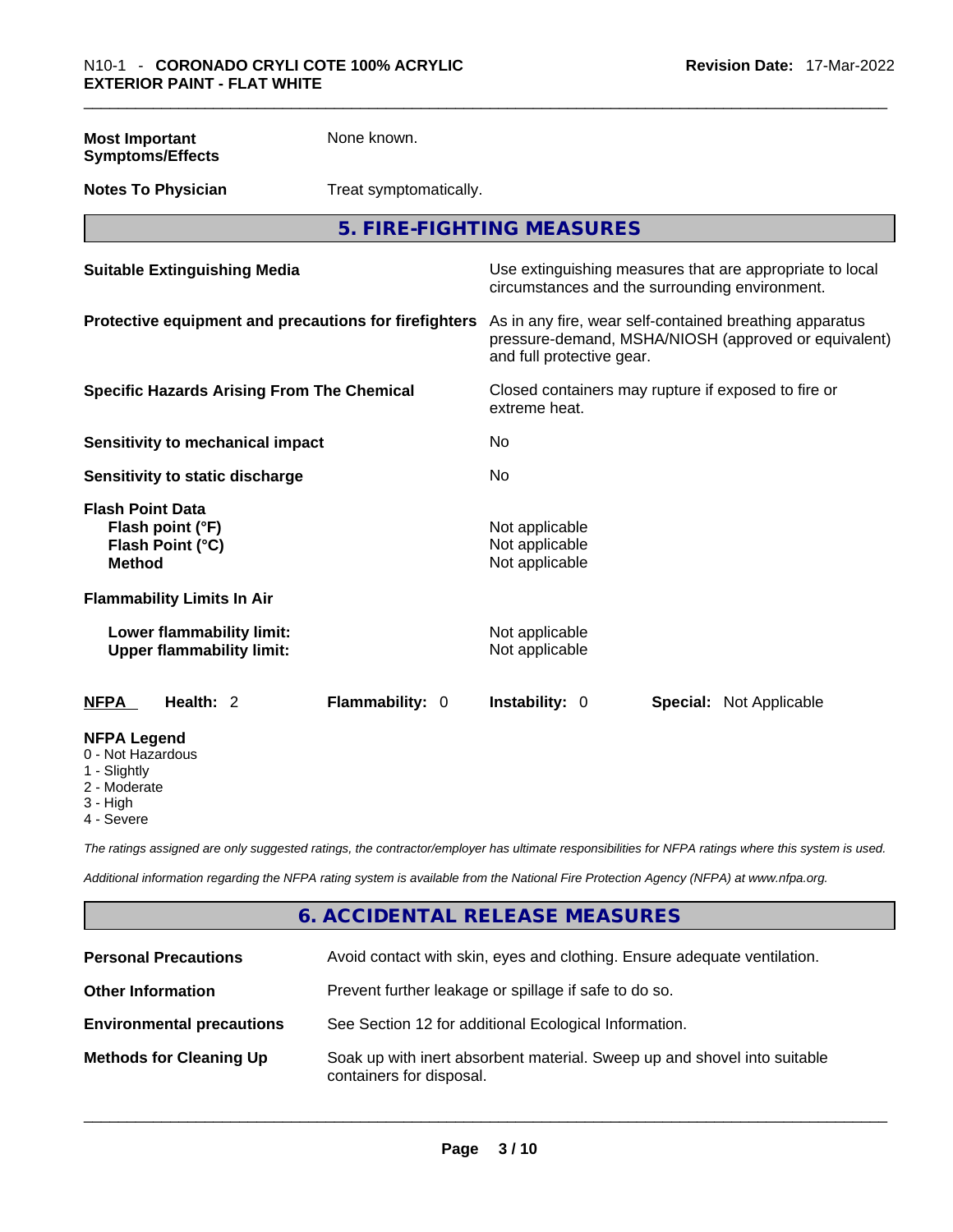## **7. HANDLING AND STORAGE**

| <b>Handling</b>               | Avoid contact with skin, eyes and clothing. Avoid breathing vapors, spray mists or<br>sanding dust. In case of insufficient ventilation, wear suitable respiratory<br>equipment. |
|-------------------------------|----------------------------------------------------------------------------------------------------------------------------------------------------------------------------------|
| <b>Storage</b>                | Keep container tightly closed. Keep out of the reach of children.                                                                                                                |
| <b>Incompatible Materials</b> | No information available                                                                                                                                                         |

#### **8. EXPOSURE CONTROLS/PERSONAL PROTECTION**

#### **Exposure Limits**

| <b>Chemical name</b> | <b>ACGIH TLV</b>                                  | <b>OSHA PEL</b>            |
|----------------------|---------------------------------------------------|----------------------------|
| Titanium dioxide     | TWA: $10 \text{ mg/m}^3$                          | 15 mg/m $3$ - TWA          |
| Zinc oxide           | STEL: 10 mg/m <sup>3</sup> respirable particulate | $5 \text{ mg/m}^3$ - TWA   |
|                      | matter                                            | 15 mg/m <sup>3</sup> - TWA |
|                      | TWA: $2 \text{ mg/m}^3$ respirable particulate    |                            |
|                      | matter                                            |                            |
| Diatomaceous earth   | N/E                                               |                            |
|                      |                                                   | 20 mppcf - TWA             |

#### **Legend**

ACGIH - American Conference of Governmental Industrial Hygienists Exposure Limits OSHA - Occupational Safety & Health Administration Exposure Limits N/E - Not Established

| <b>Engineering Measures</b>                          | Ensure adequate ventilation, especially in confined areas.                                                                                                                                                                                                                                                                   |
|------------------------------------------------------|------------------------------------------------------------------------------------------------------------------------------------------------------------------------------------------------------------------------------------------------------------------------------------------------------------------------------|
| <b>Personal Protective Equipment</b>                 |                                                                                                                                                                                                                                                                                                                              |
| <b>Eye/Face Protection</b><br><b>Skin Protection</b> | Safety glasses with side-shields.<br>Protective gloves and impervious clothing.                                                                                                                                                                                                                                              |
| <b>Respiratory Protection</b>                        | In operations where exposure limits are exceeded, use a NIOSH approved<br>respirator that has been selected by a technically qualified person for the specific<br>work conditions. When spraying the product or applying in confined areas, wear a<br>NIOSH approved respirator specified for paint spray or organic vapors. |
| <b>Hygiene Measures</b>                              | Avoid contact with skin, eyes and clothing. Remove and wash contaminated<br>clothing before re-use. Wash thoroughly after handling.                                                                                                                                                                                          |

## **9. PHYSICAL AND CHEMICAL PROPERTIES**

**Appearance** liquid **Odor Odor Odor Odor Odor Odor** *little or no odor little or no odor little or no odor* **Density (Ibs/gal)** 11.35 - 11.35 - 11.35 - 11.35 - 11.35 - 11.35 - 11.35 - 11.35 - 11.35 - 11.38 **Specific Gravity** 

**Odor Threshold**<br> **Density (Ibs/gal)**<br> **Density (Ibs/gal)**<br> **Compared Alta Compared Alta Compared Alta Compared Alta Compared Alta Compared Alta Compared Alta Compared Alta Compared Alta Compared Alta Compared Alta Compare pH pH No** information available **Viscosity (cps) Viscosity (cps) No information available Solubility(ies)** No information available \_\_\_\_\_\_\_\_\_\_\_\_\_\_\_\_\_\_\_\_\_\_\_\_\_\_\_\_\_\_\_\_\_\_\_\_\_\_\_\_\_\_\_\_\_\_\_\_\_\_\_\_\_\_\_\_\_\_\_\_\_\_\_\_\_\_\_\_\_\_\_\_\_\_\_\_\_\_\_\_\_\_\_\_\_\_\_\_\_\_\_\_\_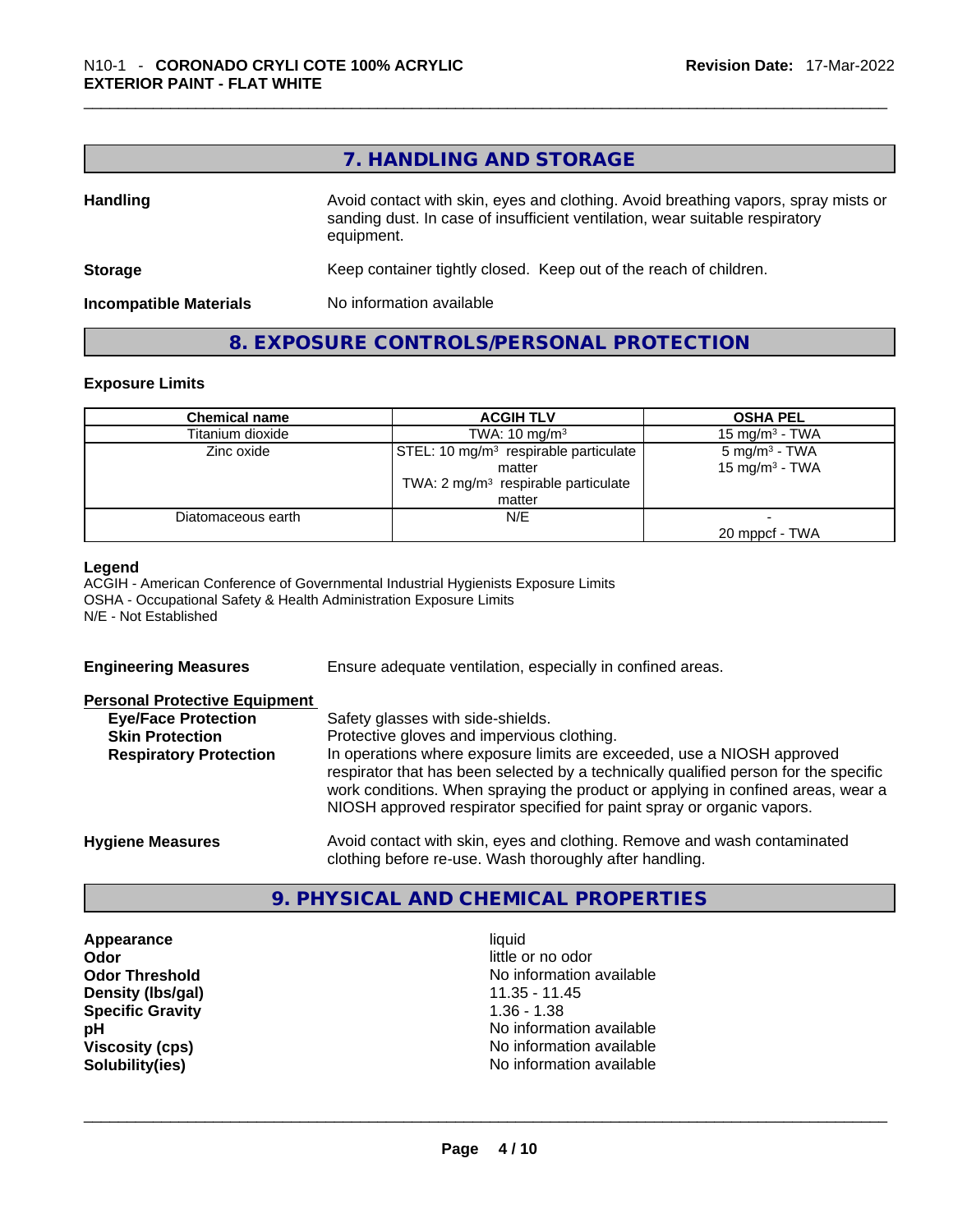**Water solubility Water solubility No information available Evaporation Rate Note 2008 No information available Note 2008 No information available Vapor pressure**  No information available **Vapor pressure No information available Vapor density No information available No information available Wt. % Solids** 50 - 60 **Vol. % Solids** 30 - 40 Wt. % Volatiles **Vol. % Volatiles** 60 - 70 **VOC Regulatory Limit (g/L)** < 50 **Boiling Point (°F)** 212 **Boiling Point (°C)** 100<br> **Preezing point (°F)** 22 **Freezing point (°F) Freezing Point (°C)** 0 **Flash point (°F)** Not applicable **Flash Point (°C)** Not applicable **Method Not applicable Not applicable Flammability (solid, gas)** Not applicable **Upper flammability limit:** Not applicable **Lower flammability limit:** Not applicable **Autoignition Temperature (°F)** No information available **Autoignition Temperature (°C)** No information available **Decomposition Temperature (°F)** No information available **Decomposition Temperature (°C)** No information available **Partition coefficient** No information available

## **10. STABILITY AND REACTIVITY**

| <b>Reactivity</b>                         | Not Applicable                           |
|-------------------------------------------|------------------------------------------|
| <b>Chemical Stability</b>                 | Stable under normal conditions.          |
| <b>Conditions to avoid</b>                | Prevent from freezing.                   |
| <b>Incompatible Materials</b>             | No materials to be especially mentioned. |
| <b>Hazardous Decomposition Products</b>   | None under normal use.                   |
| <b>Possibility of hazardous reactions</b> | None under normal conditions of use.     |

## **11. TOXICOLOGICAL INFORMATION**

#### **Product Information**

#### **Information on likely routes of exposure**

**Principal Routes of Exposure** Eye contact, skin contact and inhalation.

**Acute Toxicity** 

## **Product Information** No information available \_\_\_\_\_\_\_\_\_\_\_\_\_\_\_\_\_\_\_\_\_\_\_\_\_\_\_\_\_\_\_\_\_\_\_\_\_\_\_\_\_\_\_\_\_\_\_\_\_\_\_\_\_\_\_\_\_\_\_\_\_\_\_\_\_\_\_\_\_\_\_\_\_\_\_\_\_\_\_\_\_\_\_\_\_\_\_\_\_\_\_\_\_ **Symptoms related** to the physical, chemical and toxicological characteristics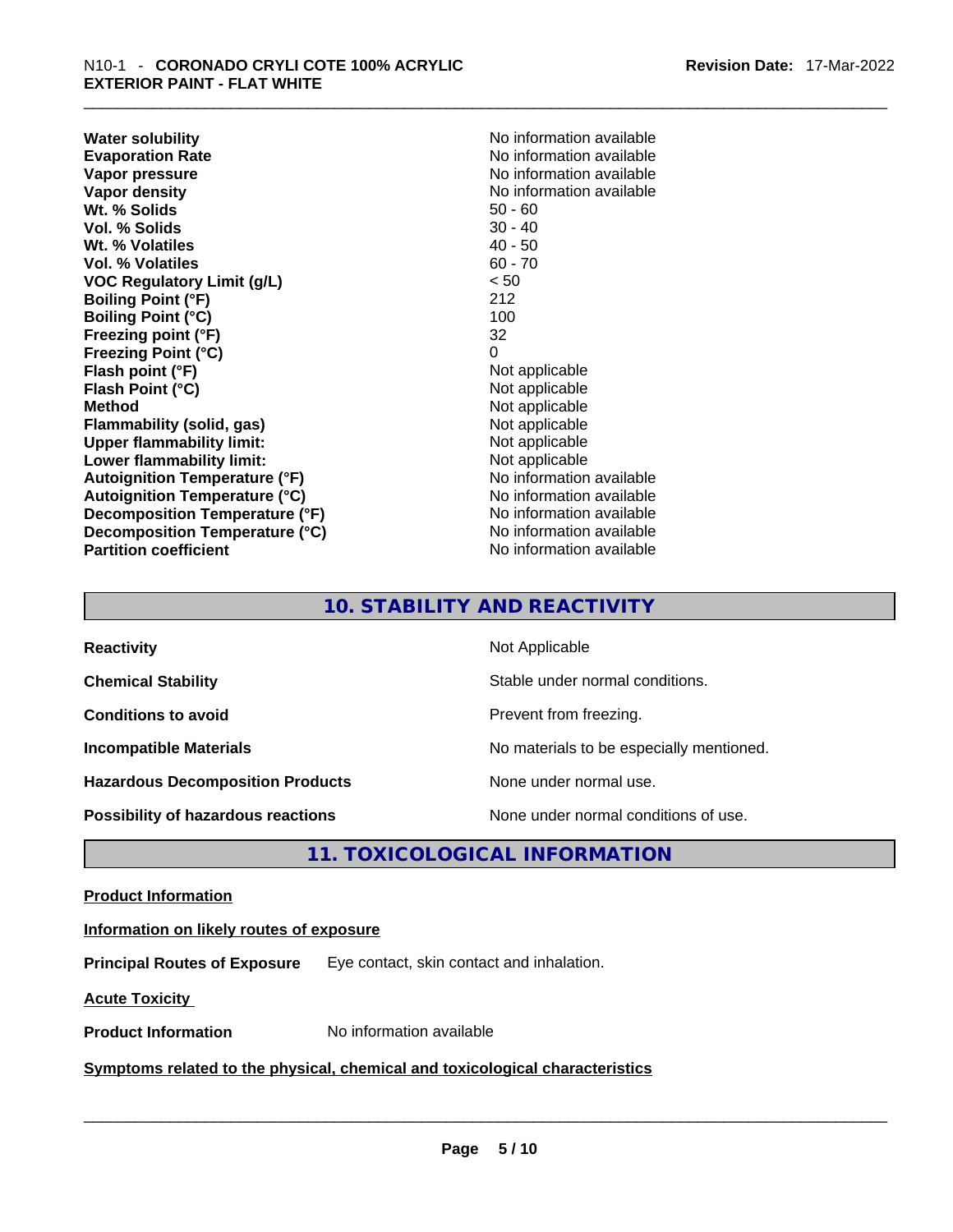| <b>Symptoms</b> |
|-----------------|
|-----------------|

**Symptoms** No information available

#### **Delayed and immediate effects as well as chronic effects from short and long-term exposure**

| Eye contact                     | May cause slight irritation.                                                                                    |
|---------------------------------|-----------------------------------------------------------------------------------------------------------------|
| <b>Skin contact</b>             | Substance may cause slight skin irritation. Prolonged or repeated contact may dry<br>skin and cause irritation. |
| <b>Inhalation</b>               | May cause irritation of respiratory tract.                                                                      |
| Ingestion                       | Ingestion may cause gastrointestinal irritation, nausea, vomiting and diarrhea.                                 |
| <b>Sensitization</b>            | No information available                                                                                        |
| <b>Neurological Effects</b>     | No information available.                                                                                       |
| <b>Mutagenic Effects</b>        | No information available.                                                                                       |
| <b>Reproductive Effects</b>     | Possible risk of impaired fertility. Possible risk of harm to the unborn child.                                 |
| <b>Developmental Effects</b>    | No information available.                                                                                       |
| Target organ effects            | No information available.                                                                                       |
| <b>STOT - single exposure</b>   | No information available.                                                                                       |
| <b>STOT - repeated exposure</b> | No information available.                                                                                       |
| Other adverse effects           | No information available.                                                                                       |
| <b>Aspiration Hazard</b>        | No information available                                                                                        |

#### **Numerical measures of toxicity**

#### **The following values are calculated based on chapter 3.1 of the GHS document**

#### **ATEmix (oral)** 52343 mg/kg

#### **Component Information**

| Chemical name                                                 | Oral LD50             | Dermal LD50            | Inhalation LC50        |
|---------------------------------------------------------------|-----------------------|------------------------|------------------------|
| Titanium dioxide<br>13463-67-7                                | $> 10000$ mg/kg (Rat) | -                      | -                      |
| Zinc oxide<br>1314-13-2                                       | $>$ 5000 mg/kg (Rat)  |                        |                        |
| 2,2,4-trimethyl-1,3-pentanediol<br>diisobutyrate<br>6846-50-0 | $>$ 3200 mg/kg (Rat)  |                        | $> 5.3$ mg/L (Rat) 6 h |
| Sodium C14-C16 olefin sulfonate<br>68439-57-6                 | $= 2220$ mg/kg (Rat)  | $> 740$ mg/kg (Rabbit) | $> 52$ mg/L (Rat) 4 h  |

#### **Chronic Toxicity**

#### **Carcinogenicity**

*The information below indicates whether each agency has listed any ingredient as a carcinogen:.* 

| <b>Chemical name</b>     | <b>IARC</b>          | <b>NTP</b> | OSHA   |
|--------------------------|----------------------|------------|--------|
|                          | 2B<br>Possible Human |            | ∟isted |
| ÷.<br>dioxide<br>itanium | Carcinogen           |            |        |

• Although IARC has classified titanium dioxide as possibly carcinogenic to humans (2B), their summary concludes: "No significant exposure to titanium dioxide is thought to occur during the use of products in which titanium dioxide is bound to other materials, such as paint." \_\_\_\_\_\_\_\_\_\_\_\_\_\_\_\_\_\_\_\_\_\_\_\_\_\_\_\_\_\_\_\_\_\_\_\_\_\_\_\_\_\_\_\_\_\_\_\_\_\_\_\_\_\_\_\_\_\_\_\_\_\_\_\_\_\_\_\_\_\_\_\_\_\_\_\_\_\_\_\_\_\_\_\_\_\_\_\_\_\_\_\_\_

#### **Legend**

IARC - International Agency for Research on Cancer NTP - National Toxicity Program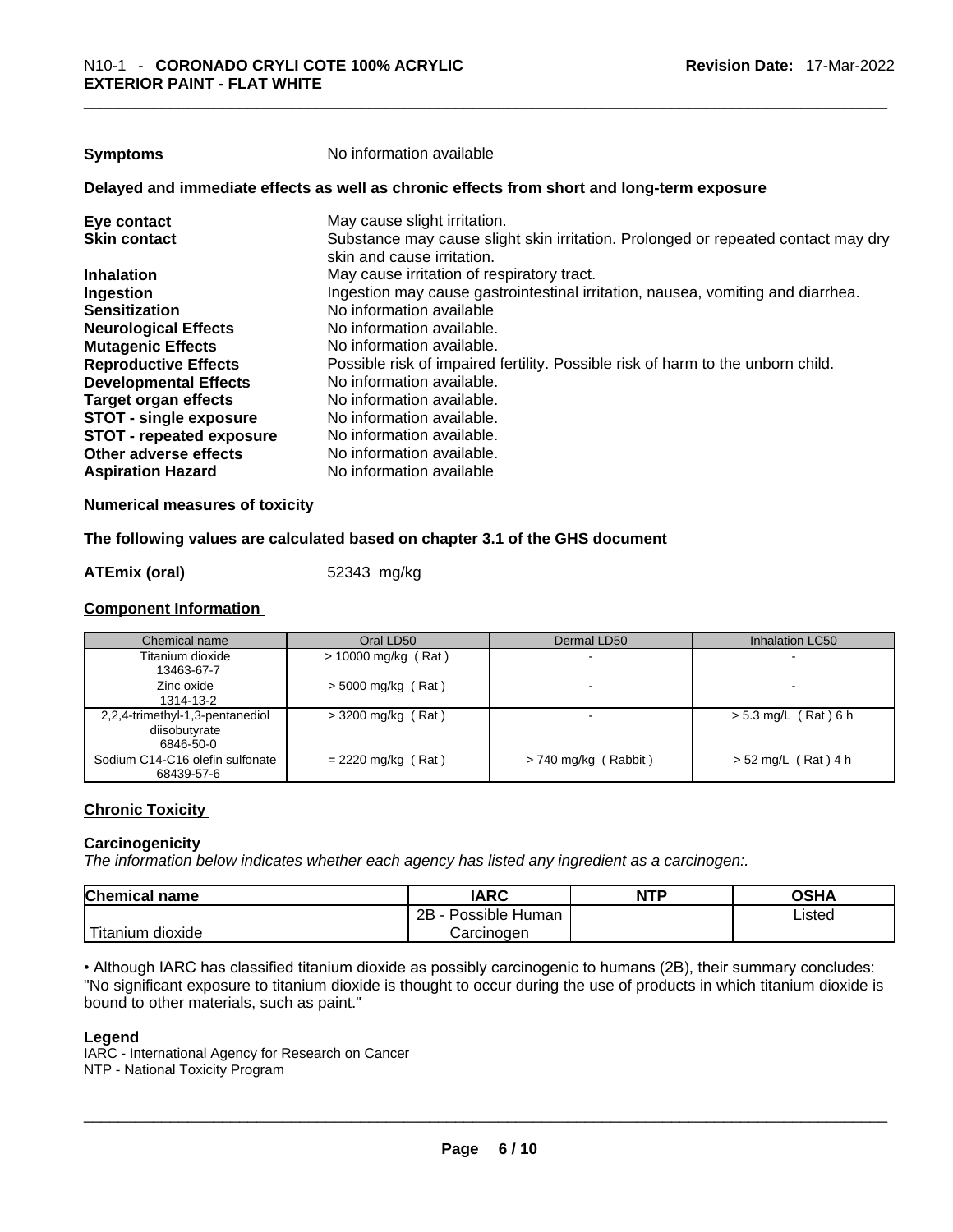OSHA - Occupational Safety & Health Administration

**12. ECOLOGICAL INFORMATION** 

#### **Ecotoxicity Effects**

The environmental impact of this product has not been fully investigated.

#### **Product Information**

## **Acute Toxicity to Fish**

No information available

#### **Acute Toxicity to Aquatic Invertebrates**

No information available

## **Acute Toxicity to Aquatic Plants**

No information available

#### **Persistence / Degradability**

No information available.

#### **Bioaccumulation**

No information available.

#### **Mobility in Environmental Media**

No information available.

#### **Ozone**

No information available

#### **Component Information**

#### **Acute Toxicity to Fish**

Titanium dioxide  $LC50:$  > 1000 mg/L (Fathead Minnow - 96 hr.)

## **Acute Toxicity to Aquatic Invertebrates**

No information available

#### **Acute Toxicity to Aquatic Plants**

No information available

|  | 13. DISPOSAL CONSIDERATIONS |
|--|-----------------------------|
|--|-----------------------------|

# **Waste Disposal Method** Dispose of in accordance with federal, state, and local regulations. Local requirements may vary, consult your sanitation department or state-designated environmental protection agency for more disposal options.<br> $14. \text{ TRANSPORT INFORMATION}$

## **14. TRANSPORT INFORMATION**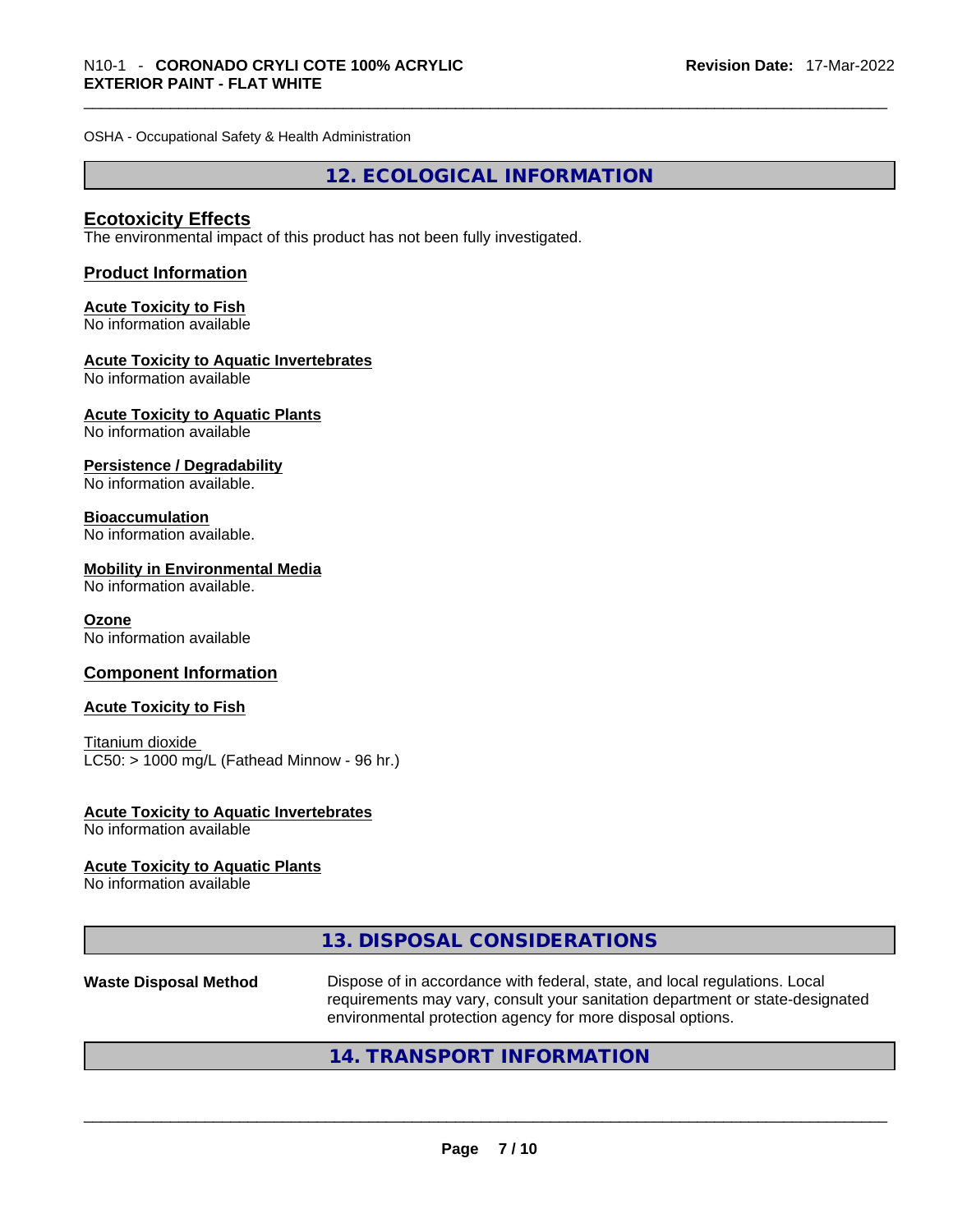| <b>DOT</b>         | Not regulated                     |  |
|--------------------|-----------------------------------|--|
| <b>ICAO / IATA</b> | Not regulated                     |  |
| <b>IMDG / IMO</b>  | Not regulated                     |  |
|                    | <b>15. REGULATORY INFORMATION</b> |  |

#### **International Inventories**

| <b>TSCA: United States</b> | Yes - All components are listed or exempt. |
|----------------------------|--------------------------------------------|
| <b>DSL: Canada</b>         | Yes - All components are listed or exempt. |

#### **Federal Regulations**

| SARA 311/312 hazardous categorization |                |  |
|---------------------------------------|----------------|--|
| Acute health hazard                   | Nο             |  |
| <b>Chronic Health Hazard</b>          | Yes            |  |
| Fire hazard                           | N <sub>0</sub> |  |
| Sudden release of pressure hazard     | Nο             |  |
| Reactive Hazard                       | No             |  |

#### **SARA 313**

Section 313 of Title III of the Superfund Amendments and Reauthorization Act of 1986 (SARA). This product contains a chemical or chemicals which are subject to the reporting requirements of the Act and Title 40 of the Code of Federal Regulations, Part 372:

| <b>Chemical name</b> | CAS No.   | Weight-%    | <b>CERCLA/SARA 313</b>     |
|----------------------|-----------|-------------|----------------------------|
|                      |           |             | (de minimis concentration) |
| Zinc oxide           | 1314-13-2 | $ \epsilon$ |                            |

#### **Clean Air Act,Section 112 Hazardous Air Pollutants (HAPs) (see 40 CFR 61)**

This product contains the following HAPs:

*None*

#### **US State Regulations**

#### **California Proposition 65**

**WARNING:** This product can expose you to chemicals including Titanium dioxide, which are known to the State of California to cause cancer, and Toluene which are known to the State of California to cause birth defects or other reproductive harm. For more information go to www.P65Warnings.ca.gov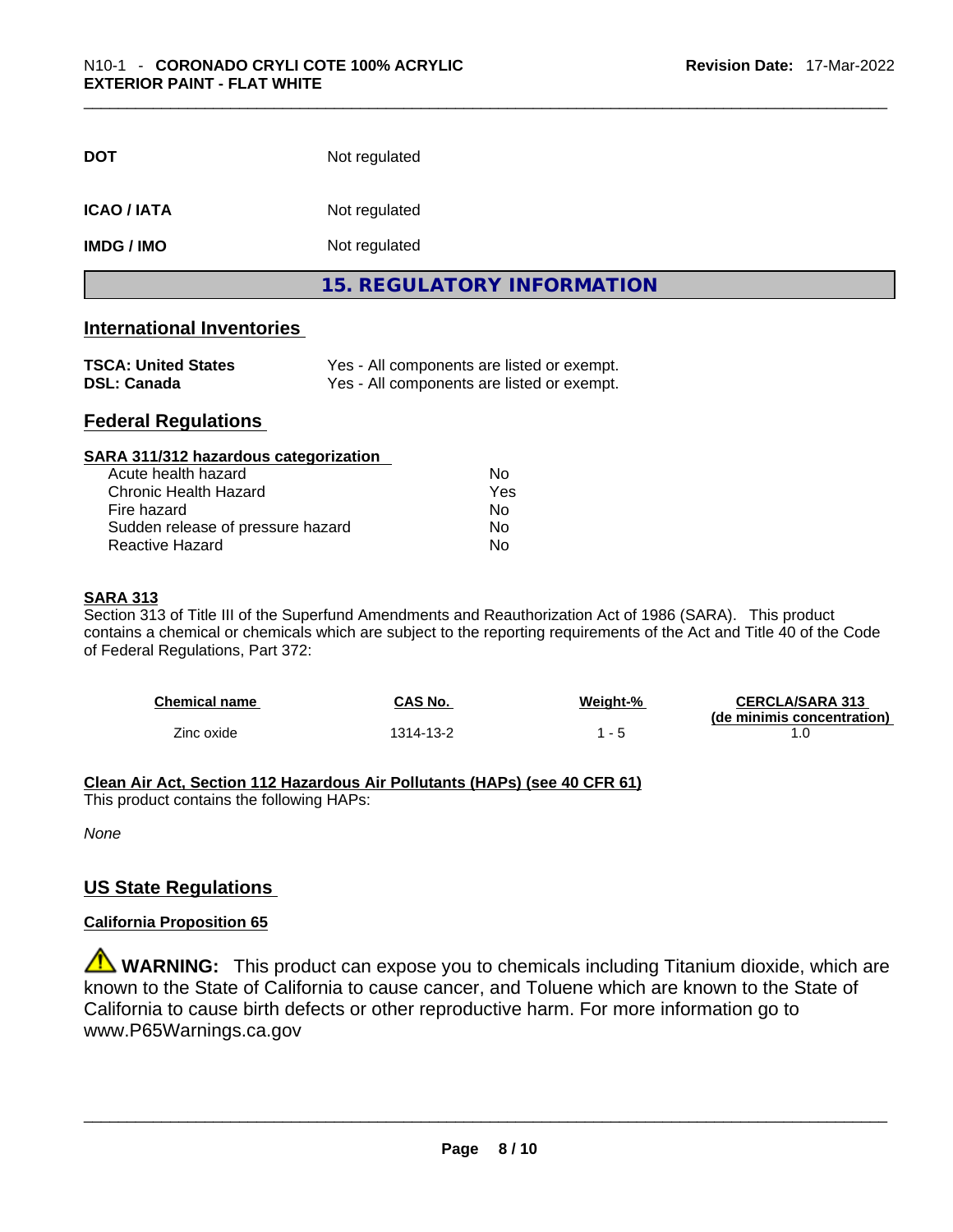#### **State Right-to-Know**

| <b>Chemical name</b> | <b>Massachusetts</b> | <b>New Jersey</b> | <b>Pennsylvania</b> |
|----------------------|----------------------|-------------------|---------------------|
| Titanium dioxide     |                      |                   |                     |
| Zinc oxide           |                      |                   |                     |
| Diatomaceous earth   |                      |                   |                     |

#### **Legend**

X - Listed

## **16. OTHER INFORMATION**

**HMIS** - **Health:** 2\* **Flammability:** 0 **Reactivity:** 0 **PPE:** -

#### **HMIS Legend**

- 0 Minimal Hazard
- 1 Slight Hazard
- 2 Moderate Hazard
- 3 Serious Hazard
- 4 Severe Hazard
- \* Chronic Hazard
- X Consult your supervisor or S.O.P. for "Special" handling instructions.

Note: The PPE rating has intentionally been left blank. Choose appropriate PPE that will protect employees from the hazards the material will *present under the actual normal conditions of use.* 

*Caution: HMISÒ ratings are based on a 0-4 rating scale, with 0 representing minimal hazards or risks, and 4 representing significant hazards or risks. Although HMISÒ ratings are not required on MSDSs under 29 CFR 1910.1200, the preparer, has chosen to provide them. HMISÒ ratings are to be used only in conjunction with a fully implemented HMISÒ program by workers who have received appropriate HMISÒ training. HMISÒ is a registered trade and service mark of the NPCA. HMISÒ materials may be purchased exclusively from J. J. Keller (800) 327-6868.* 

 **WARNING!** If you scrape, sand, or remove old paint, you may release lead dust. LEAD IS TOXIC. EXPOSURE TO LEAD DUST CAN CAUSE SERIOUS ILLNESS, SUCH AS BRAIN DAMAGE, ESPECIALLY IN CHILDREN. PREGNANT WOMEN SHOULD ALSO AVOID EXPOSURE.Wear a NIOSH approved respirator to control lead exposure. Clean up carefully with a HEPA vacuum and a wet mop. Before you start, find out how to protect yourself and your family by contacting the National Lead Information Hotline at 1-800-424-LEAD or log on to www.epa.gov/lead.

| <b>Prepared By</b>      | <b>Product Stewardship Department</b><br>Benjamin Moore & Co.<br>101 Paragon Drive<br>Montvale, NJ 07645<br>800-225-5554 |
|-------------------------|--------------------------------------------------------------------------------------------------------------------------|
| <b>Revision Date:</b>   | 17-Mar-2022                                                                                                              |
| <b>Revision Summary</b> | Not available                                                                                                            |

#### Disclaimer

The information contained herein is presented in good faith and believed to be accurate as of the effective date shown above. This information is furnished without warranty of any kind. Employers should use this information only as a **supplement to other information gathered by them and must make independent determination of suitability and** completeness of information from all sources to assure proper use of these materials and the safety and health of employees. Any use of this data and information must be determined by the user to be in accordance with applicable